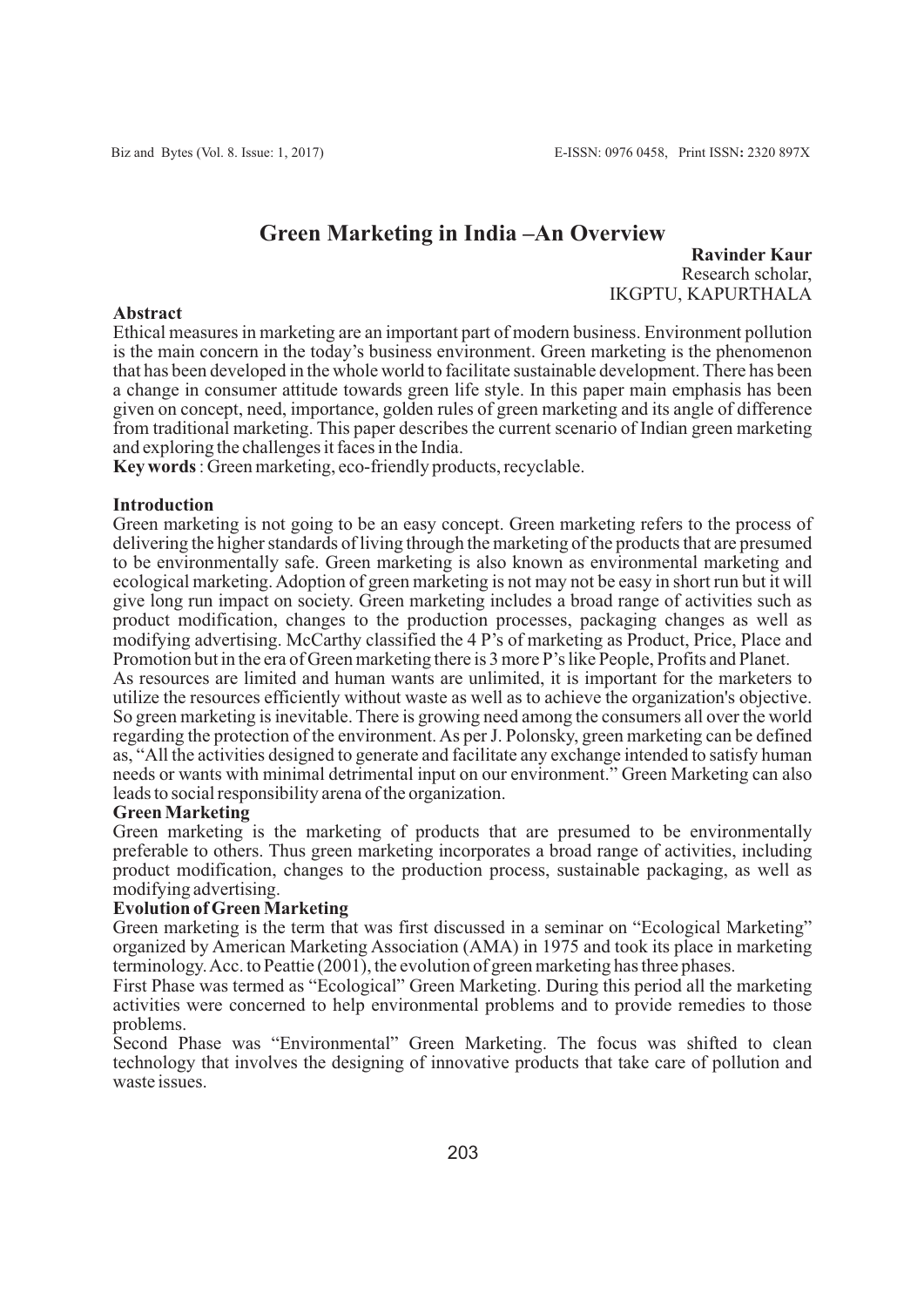Third phase was "Sustainable" Green Marketing. It came into existence in late 1990 and early 2000. It was concerned with developing the products that meet the criteria of quality, performance, pricing and convenience in an eco friendly way.

## **Green Products**

Green products can be defined as "Products which have minimal impact on the environment" **Characteristics of Green Products**

Green products can be characterized by following measures:

- 1. Products with natural ingredients.<br>2. Eco-friendly products
- 2. Eco-friendly products.<br>3. Organic products.
- 3. Organic products.<br>4 Recycled reusable
- 4. Recycled, reusable and biodegradable products.<br>5. Not tested on animals.
- Not tested on animals.
- 6. Only approved chemicals contents.
- **Green Products Examples**
- 1. Power from wind and solar energy<br>2. Solar heater
- 2. Solar heater<br>3. Solar kitchen
- 3. Solar kitchen appliances
- Gas fitted vehicles
- 5. Philips CFLbulbs
- 6. LED Lights
- 7. Green data centers
- Electricity powered vehicles
- 9. Electric kitchen appliances
- 10. Nokia take back campaign
- 11. McDonalds's napkins and bags
- 12. Lewis jeans @ ECO
- 13. Nike Green shoes(Air Jordan)
- 14. Apple green technologies
- 15. Motorola Green phone Moto W233

## **Requirements forGreen Products**

- Production process compatible with the environment.
- Compatible with the company's goals.
- Satisfy the customer's need.

There is need to find the BALANCE between these requirements.

## **Objectives of The Study**

This paper is aimed to cover the following objectives.

- 1. To understand the concept of green marketing.<br>2. To identify the importance and need of marketing.
- To identify the importance and need of marketing.
- 3. To study the challenges and prospects of green marketing.

## **Research Methodology**

The research is exploratory in nature. It focuses on review of various researchers' literature, books, journals, websites and other reliable sources.

## **Review of Literature**

Sachdev (2011) studied that customers were not clear about the benefits that eco friendly products are providing to the society. There is no legal authority that can certify environmental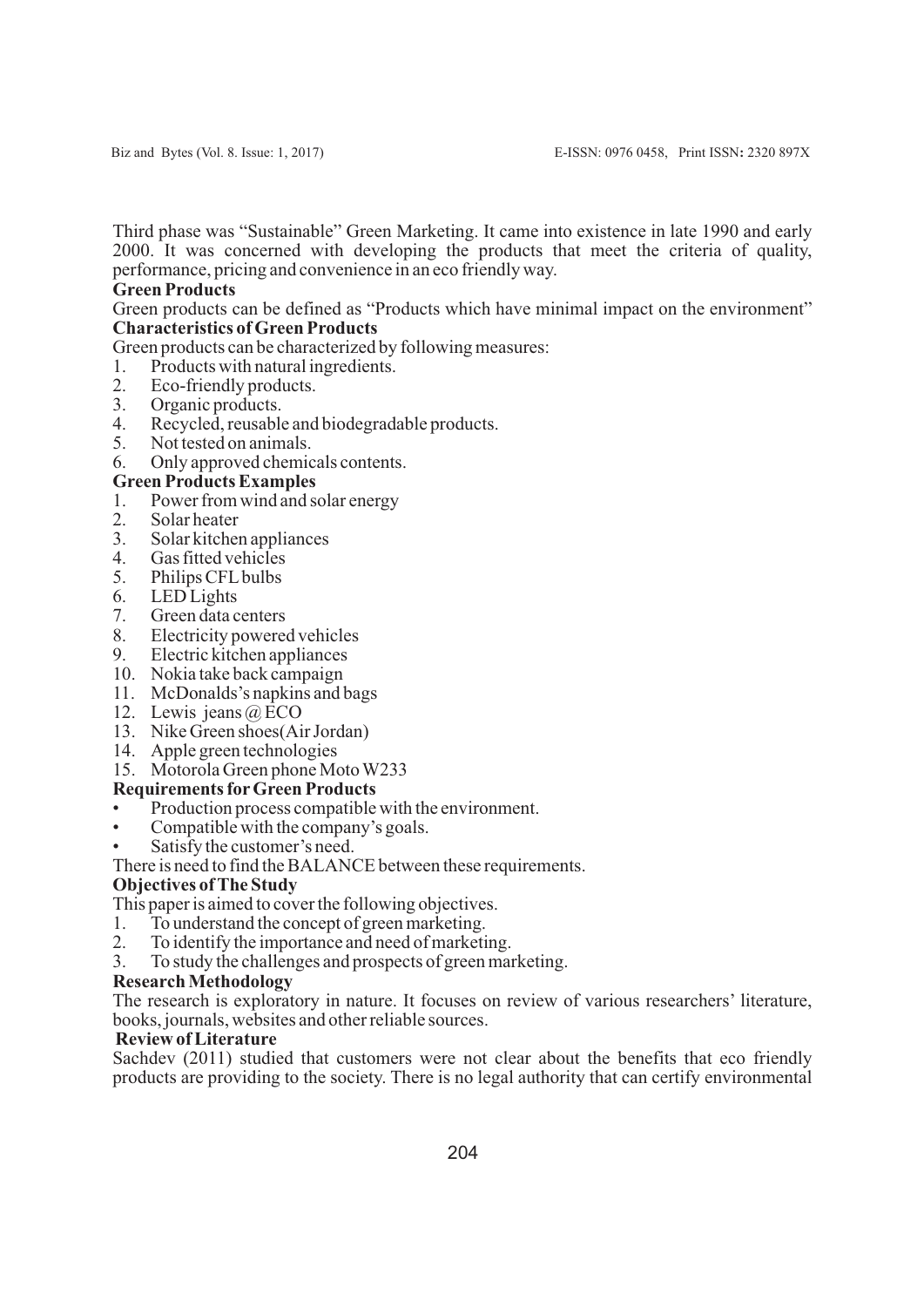claims that are made by manufacturers. The author suggested that companies should focus on two objectives: improved environmental quality and customer satisfaction. Companies should strike a balance between visibility and transparency i.e. what they are promoting should convey trust. Mohanasundaram (2012) examined the reasons that organizations adopted for green marketing philosophy were social responsibility, govt pressure, competitive pressure and cost reduction. The author supported the 7 P's green marketing such as product price, place, promotion, people, planet and profits.

Cherian & Jacob (2012) determined the relationship between the consumer attitudes and green marketing. The author studied the relationship between a dependent variable ( consumer perception of green marketing)and its impact on independent variable ( attitude and purchase behavior towards green marketing). The researcher suggested that there is need to explain the inconsistencies in attitudes of consumers through t of individual factors by using reference group theory. Singh (2013) analysed the ethical measures taken by various companies in marketing area. The researcher studied the effectiveness as well as awareness among consumers about the green marketing. The researcher studied the demographic factors and green marketing practices. The author suggested that consumer awareness can only be increased with the association of NGO's and govt. The researcher suggested that companies should develop appropriate and affordable technologies to achieve wider acceptance of green products that will make a significant impact on the environment protection.

Nagaraju (2014) examines the market awareness of eco friendly FMCG products and consumer perception and willingness to pay more for green products. The author determined the relationship between product quality, price and consumer perceptions towards green products. The author suggested that govt and marketing organizations should join hands together in creating awareness of eco friendly products through eco labeling.

#### **Golden Rules of Green Marketing**

- 1. Know Your Customer: Make sure that the customer is aware of and concerned about the issues that your products attempts to address.
- 2. Educating Your Customer: It is the duty of marketer to educate the customer regarding green products that it protects our environment how and in what ways. If it is the case of so what then green marketing campaign goes nowhere.
- 3. Being Genuine and Transparent: being genuine means marketers are actually doing what they claimed to doing in their green marketing campaign.
- 4. Eco-Innovate: Inventing new products, materials and technologies rather than changes in existing ones.
- 5. Promote Responsible Consumption: Protection, Preservation and Conservation of natural resources is the motto.
- 6. Reassure The Buyer: Customer must be made assure that product performs the job w.r.t. environment.

Difference between Traditional Marketing and Green Marketing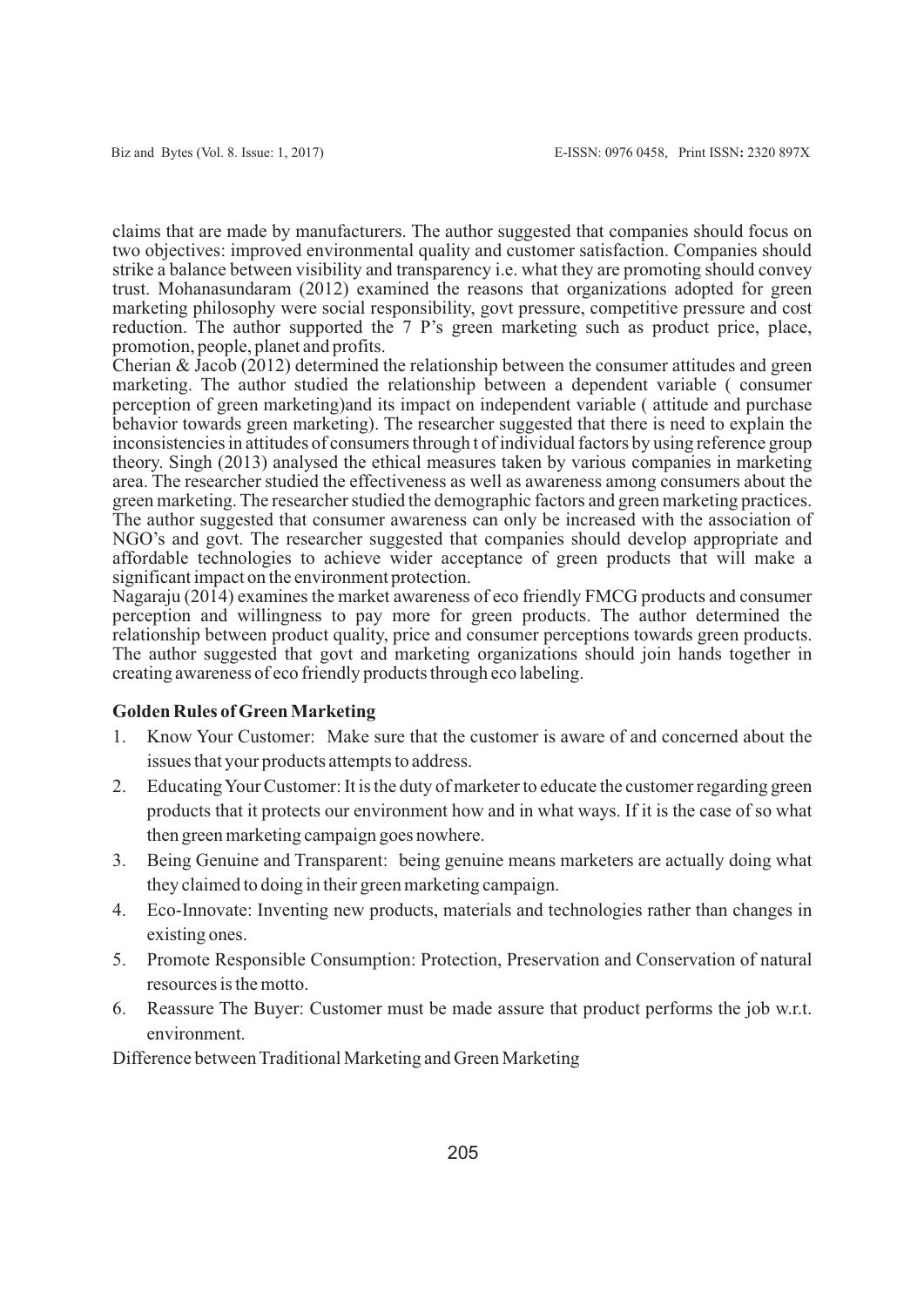| Area                           | <b>Traditional Marketing</b>                                                                        | Green Marketing                                                                                 |
|--------------------------------|-----------------------------------------------------------------------------------------------------|-------------------------------------------------------------------------------------------------|
| Goals                          | Customer satisfaction<br>Organizational goals                                                       | Customer satisfaction<br>Organizational goals<br>Eco system compatibility                       |
| Decision<br>making             | Fragmented thinking<br>Non boundary spanning<br>Short term orientation                              | Integrated thinking<br>Boundary spanning<br>Long term orientation                               |
| Philosophical<br>basis         | Eco system an open risk                                                                             | Eco system a physical limiting<br>factor                                                        |
| Ecological<br>responsibilities | Limited product risk<br>Local /regional/national<br>No/ under ecological costs                      | Product risk<br>Global/international<br>Full accounting of ecological<br>costs                  |
| Tools                          | Use planning to minimise<br>cost<br>Focus on industry functions<br>Total Quality management<br>TQM) | Use life cycle assessment and<br>environment audit to minimise<br>and redirect waste management |

#### **10 Ways To Go Green**

- 1. Unplug when not in use.<br>2. Use less water, every dro
- 2. Use less water, every drop counts.<br>3. Use CFLs.
- 3. Use CFLs.<br>4 Buy organi
- 4. Buy organic food.<br>5. Walk more.
- 5. Walk more.<br>6. Drive Less/
- Drive Less/ Car pooling.
- 7. Recycle more.
- 8. Switch to green power e.g. Solar power.<br>9. Aware the world about Go Green. Live C
- 9. Aware the world about Go Green, Live Green.<br>10. Say no to plastics.
- Say no to plastics.

## **Benefits of Green marketing**

• **Opportunity** In India, around 25% of consumers prefer eco friendly products. So marketers have diverse segments to cater to.

• **Social Responsibility** Many companies have started realizing that they must behave in an environmental friendly manner. They believe that they should fulfill social responsibility by achieving both environmental objectives and organization profits objectives.

• **Govt. Support** Various regulations are framed by governments to protect consumers and society. The Govt of India has developed a framework of legislations to reduce the production of harmful products e.g. ban of plastic bags in Punjab.

• **Competitive Edge** Many companies take up green marketing to maintain their competitive edge. Initiatives by small companies have prompted the many others companies to follow suit.

• **Cost Reduction** Reduction of harmful waste may lead to saving in cost. It is possible to use waste generated by one company in another company as cost effective raw material.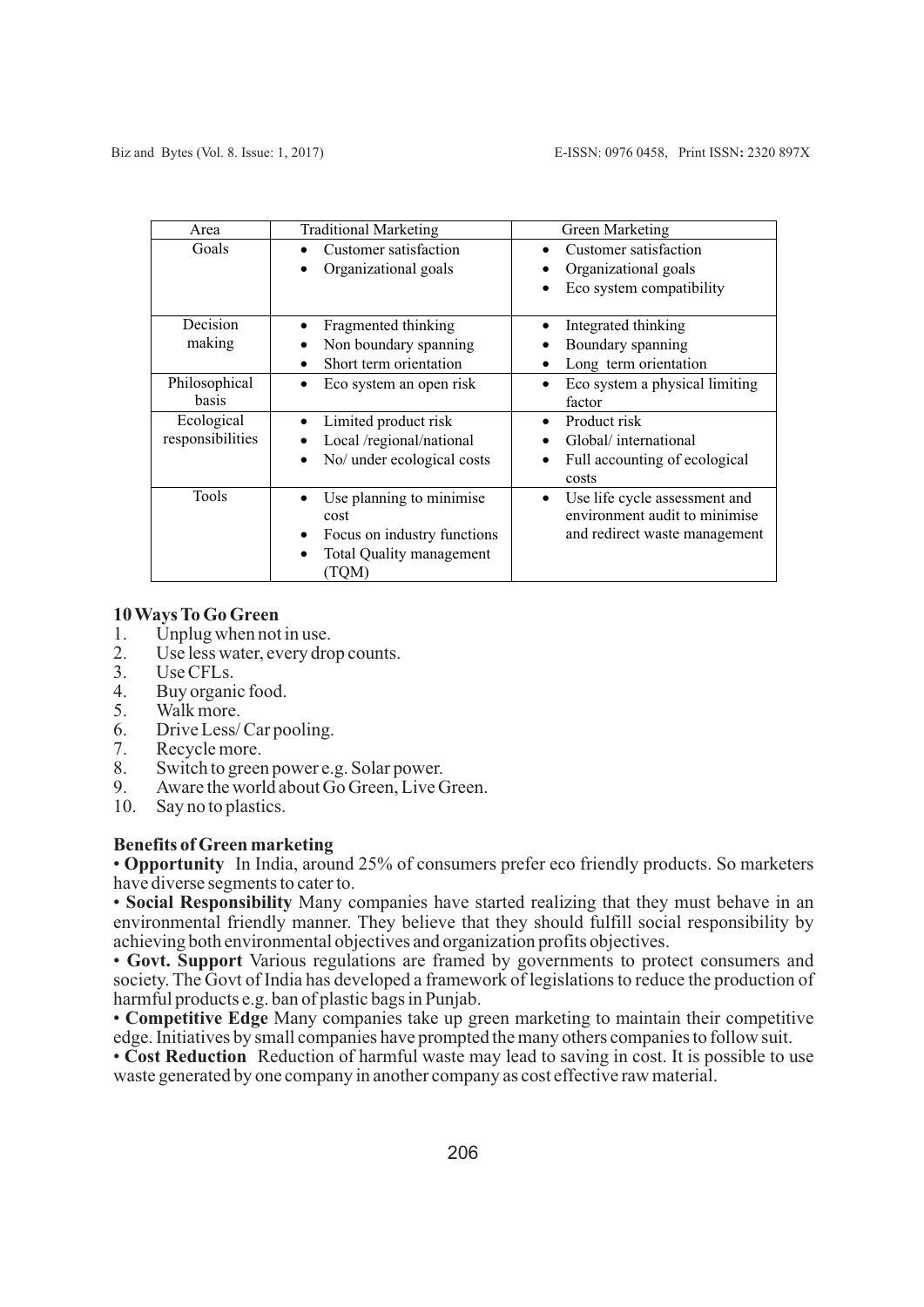#### **Challenges in Green marketing**

However, green marketing poses huge dangers for marketers if they get it wrong:

- 1. Most customers choose to satisfy their personal needs before caring for the environment.
- 2. Overemphasizing greenness rather than customer needs can prove devastating for a product.
- 3. Many customers keep away from products labeled "green" because they see such labeling as a marketing gimmick, and they may lose trust in an organization that suddenly claims to be green.
- 4. Green products require renewable and recyclable material, which is costly. At first the profits will be very low.
- 5. Majority of the people are not aware of green products and their uses. Majority of the consumers are not willing to pay a premium for green products. 6. Requires technology which further requires huge investment in R&D. Green marketing support green products/services, green technology, green power/energy; a lot of money has to be used up on R&D programmes. Water treatment technology which is too costly

#### **Eco Labeling**

The customers may not believe in the firm's strategy of Green marketing, the firm therefore should make sure that they encourage the customer about their green product, this can be done by implementing Eco-labeling schemes. This schemes offer its —approvall to —environmentally less harmlessǁ products has been very popular in Japan and Europe. In fact the first eco-label programme was initiated by Germany in 1978.

- Improvement in image and sale of products.
- Manufacturer's being more accountable to environmental impacts.
- Consumer's awareness that their choice product do affect the environment as some products are less harmful to environment that others.

#### **Suggestions**

Though majority respondents claim to be aware of green products, but the awareness seems superficial and over-claimed. The deeper analysis reveals clearly that majority respondents, who claimed to be aware of green products, actually did not know as to what green products constitutes, exactly. The respondents did not understand that buying green products also contributes towards environment protection. The study also shows that people in general have lot of concern and strong desire to do something towards environment but they did not know how they can contribute. Hence marketers and Government cannot be individually held responsible but environmental protection agencies, media, must create awareness about green products as a mean to save the environment. Marketer should take initiative keeping in the mind that consumer are concerned and willing to do their bit towards environment protection. Marketers should plan effective promotional strategies to educate them about green products, their usage and resultant impact on the environment protection that will help in long run and will enhance their goodwill and building strong brand image in the eyes of consumers. Similarly the study points towards the need for an active role on the part of government and various stakeholders in educating the consumers towards being a green consumer. Marketers should make use of environmental product and consumer benefit claims that are specific and meaningful. Marketers should acquire product endorsements or eco-certifications from reliable third parties and educate consumers about the meaning behind those endorsements and eco-certifications.